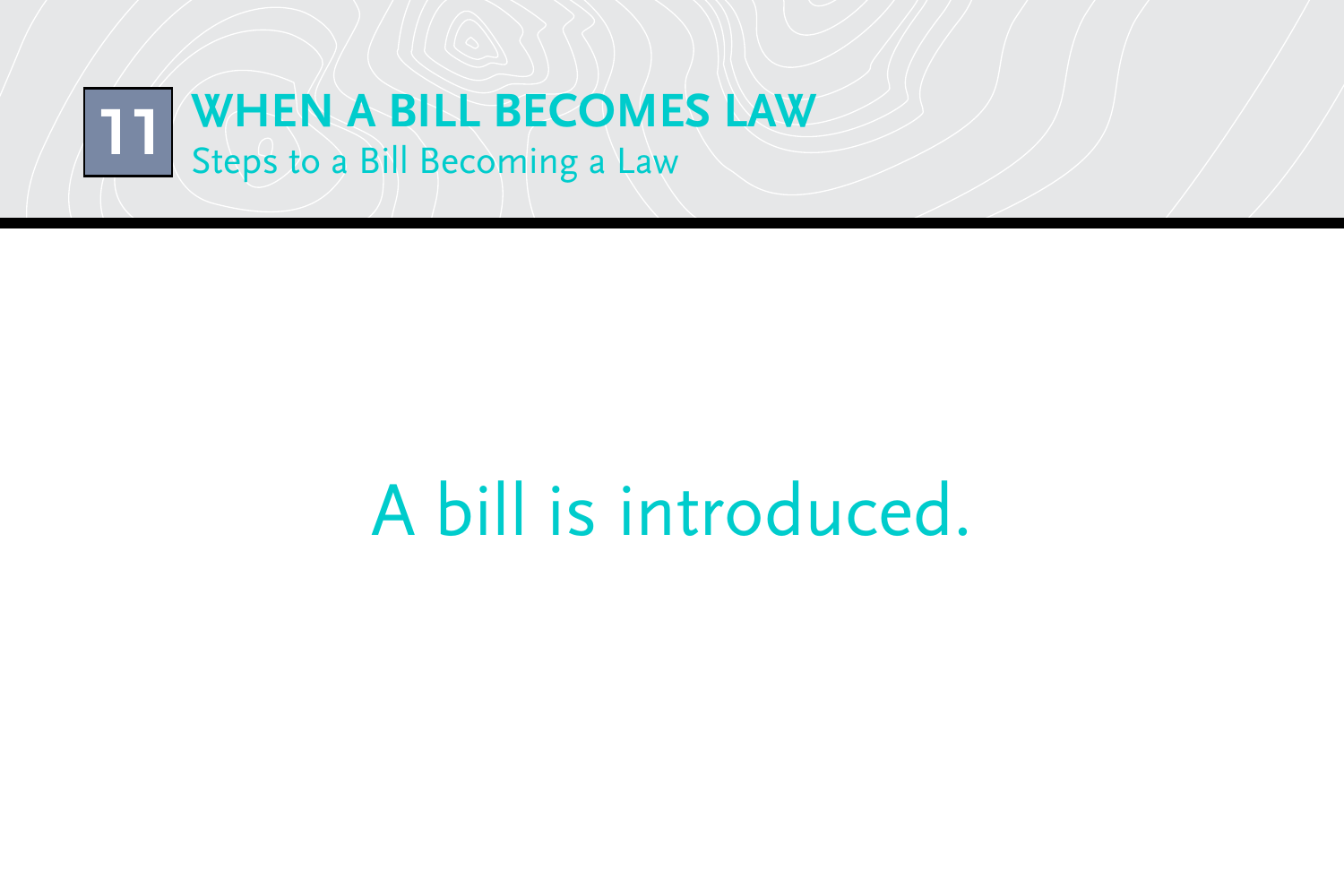

## The bill is "read" for the first time, without debate, and printed.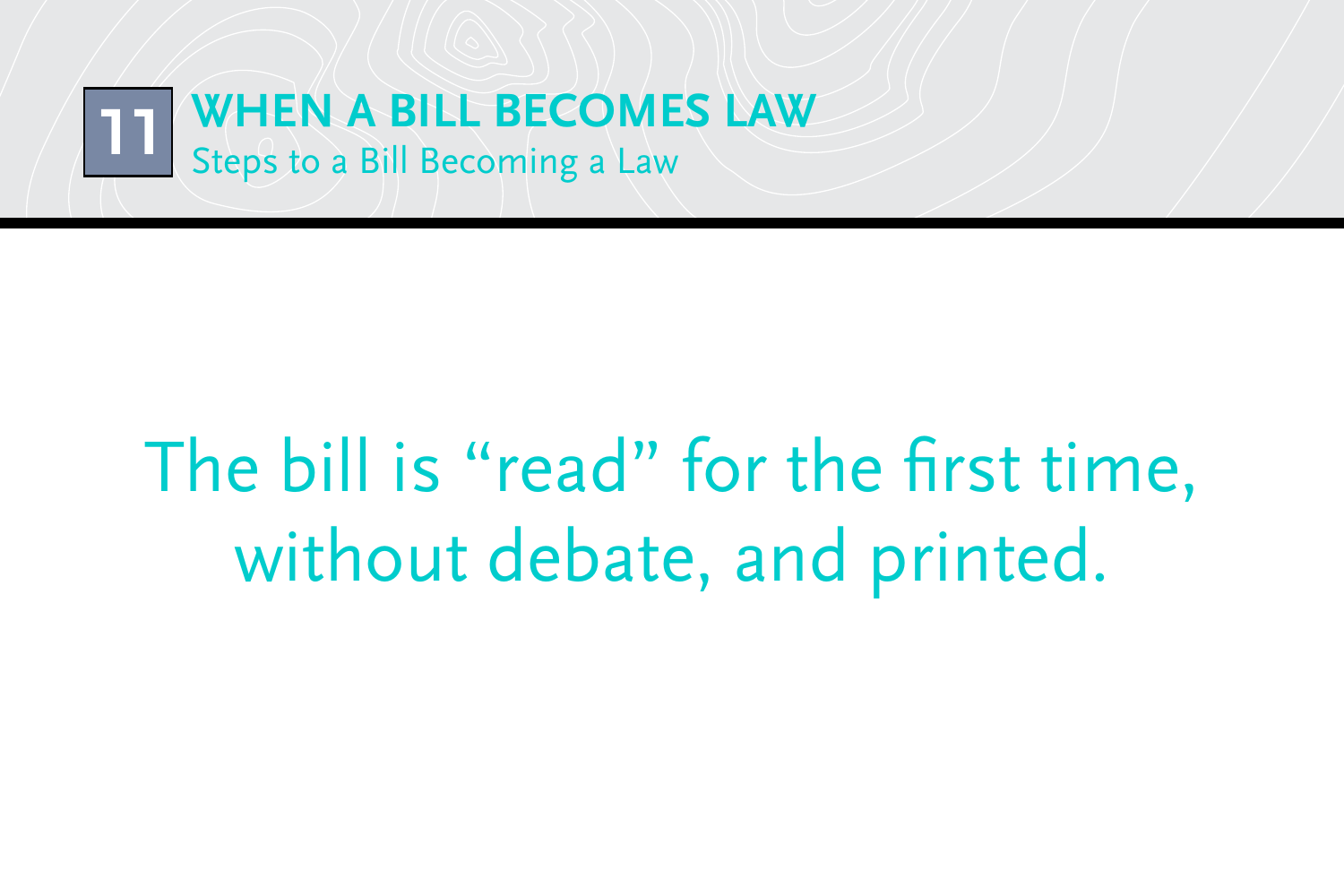

# The principle of the bill is debated. It is then voted on and the bill is sent to a parliamentary committee.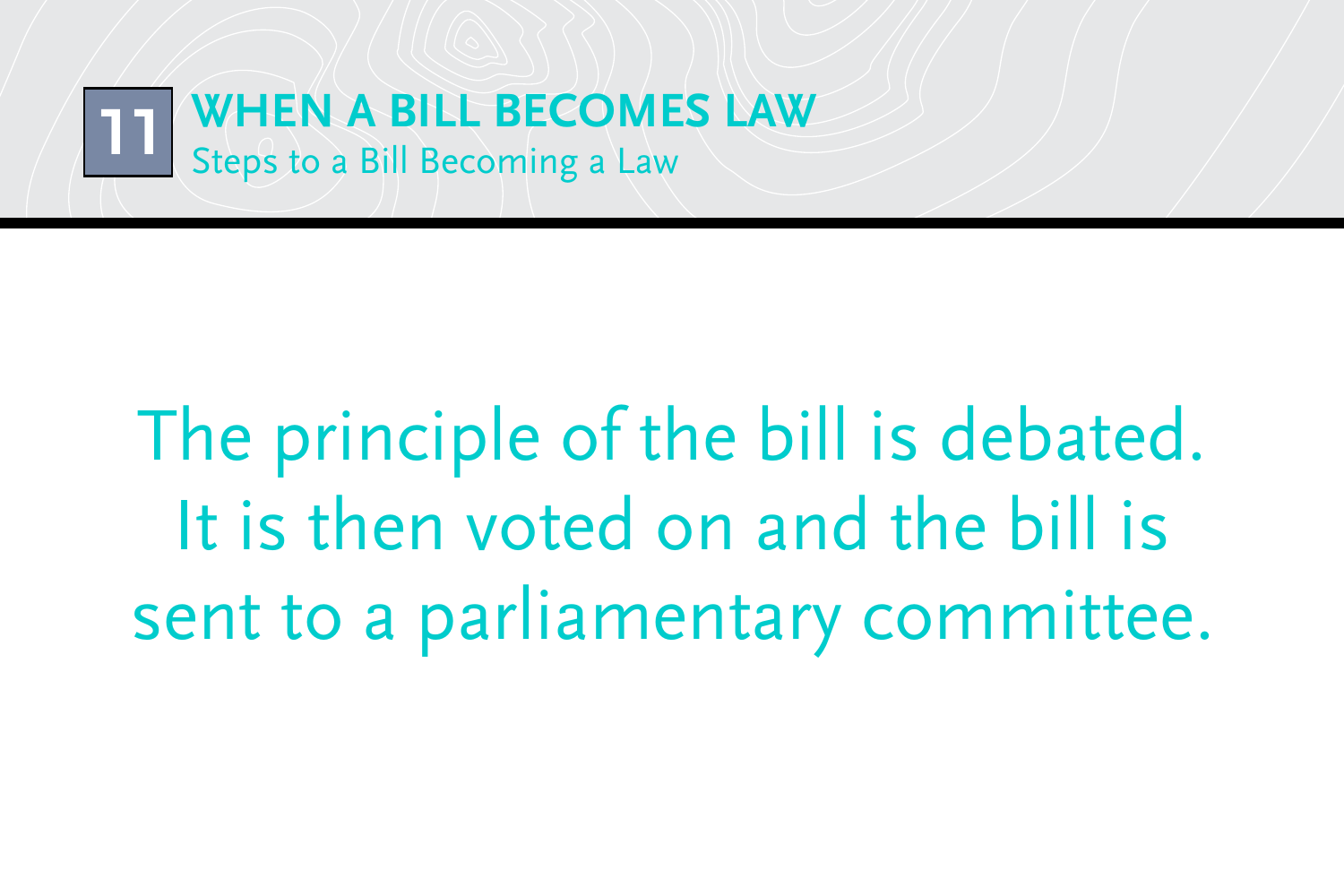

A committee hears witnesses, examines the bill clause-by-clause and submits a report recommending the bill be accepted as is or with amendments, or that it not proceed any further.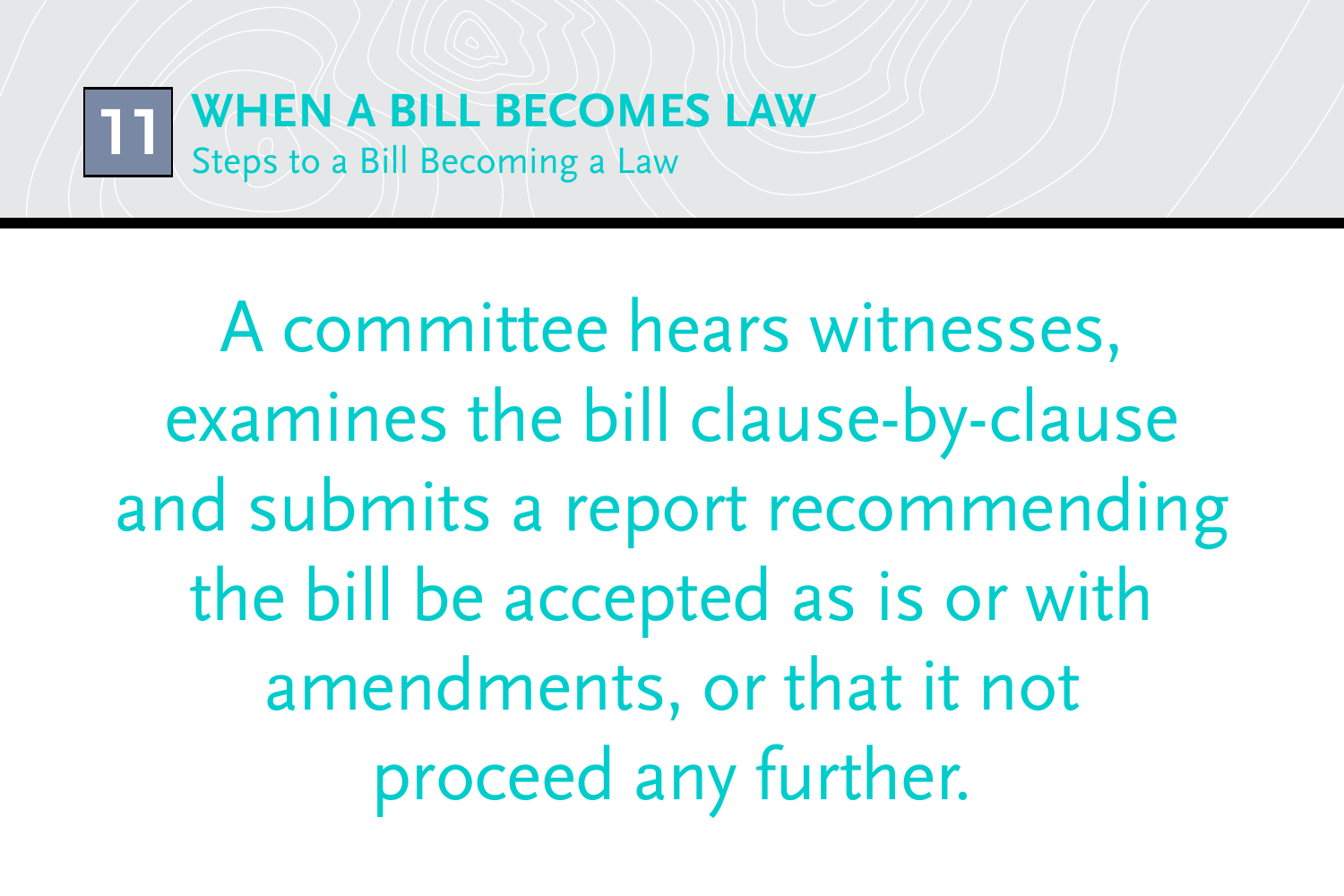

## Additional amendments to the bill may be moved, debated and voted on.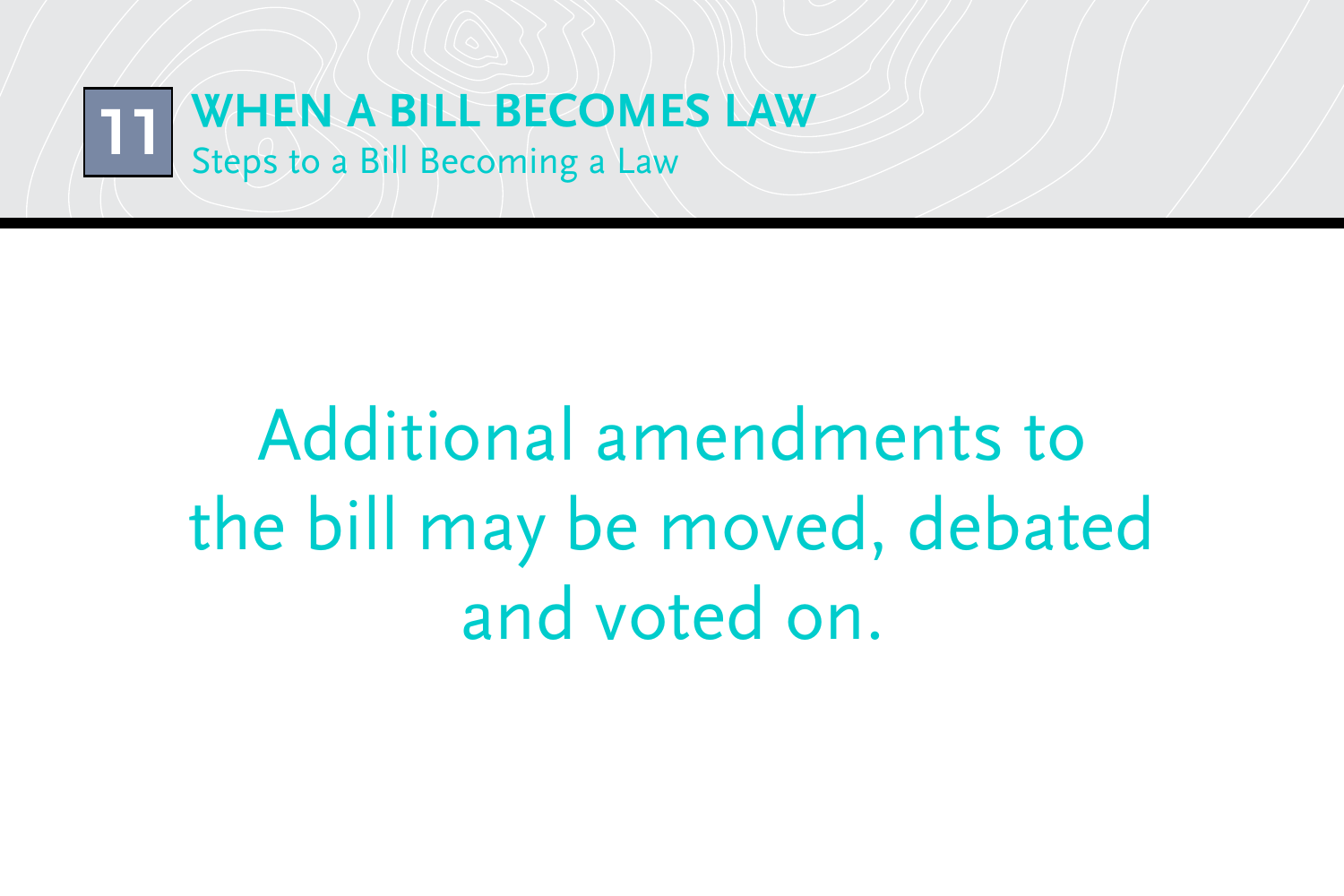

### The bill is debated a final time and voted on.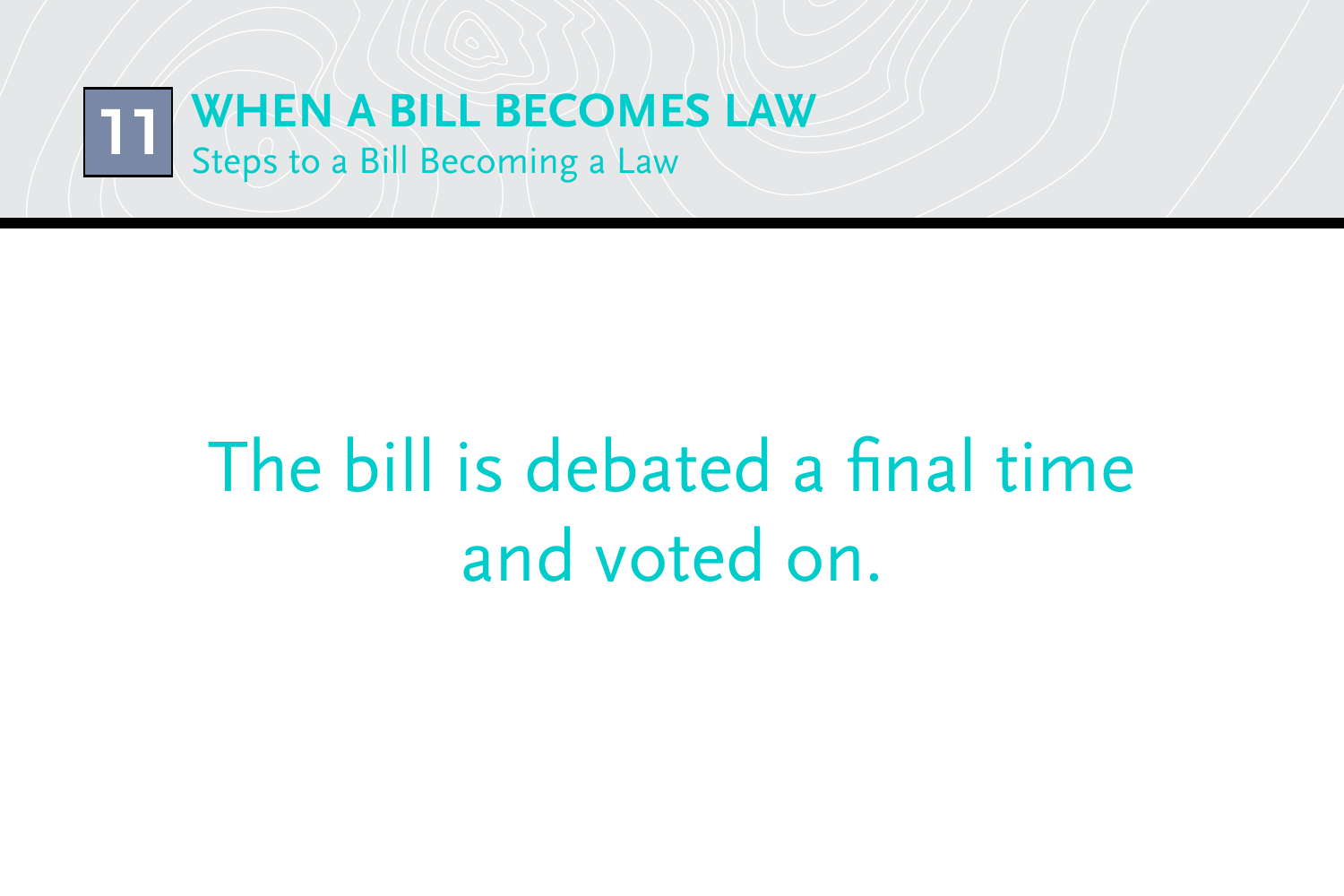

# Once passed, the bill is sent to the Senate, where the process starts again from first reading.